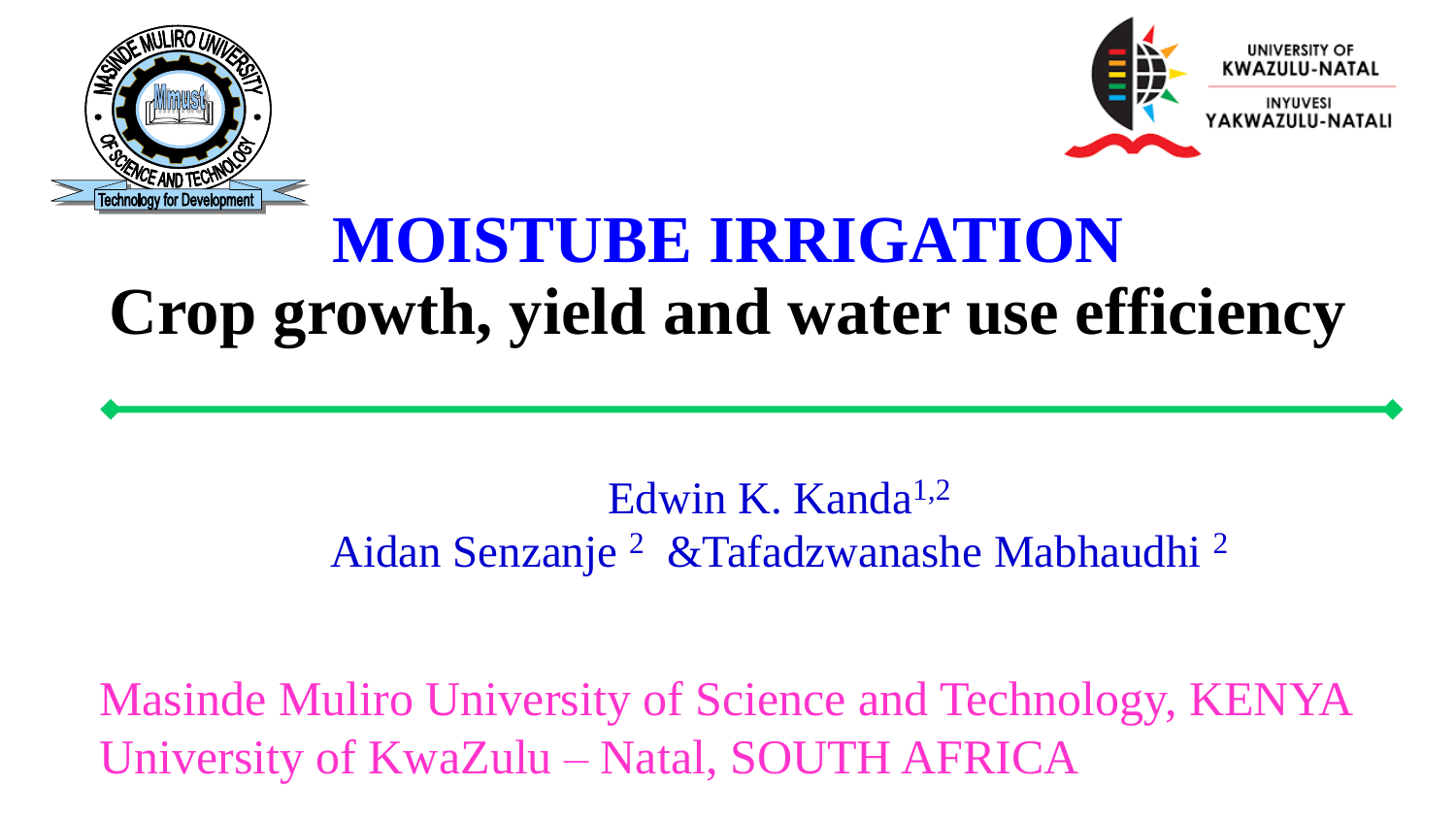## **Moistube Irrigation (MTI)**

- Moistube irrigation (MTI) is a new technology which originated in China
	- Trials in China, UAE, Morocco (Green Engineering Mission)
- The system uses semi-permeable membrane
- Supplies water at 80 90% FC throughout the cropping cycle

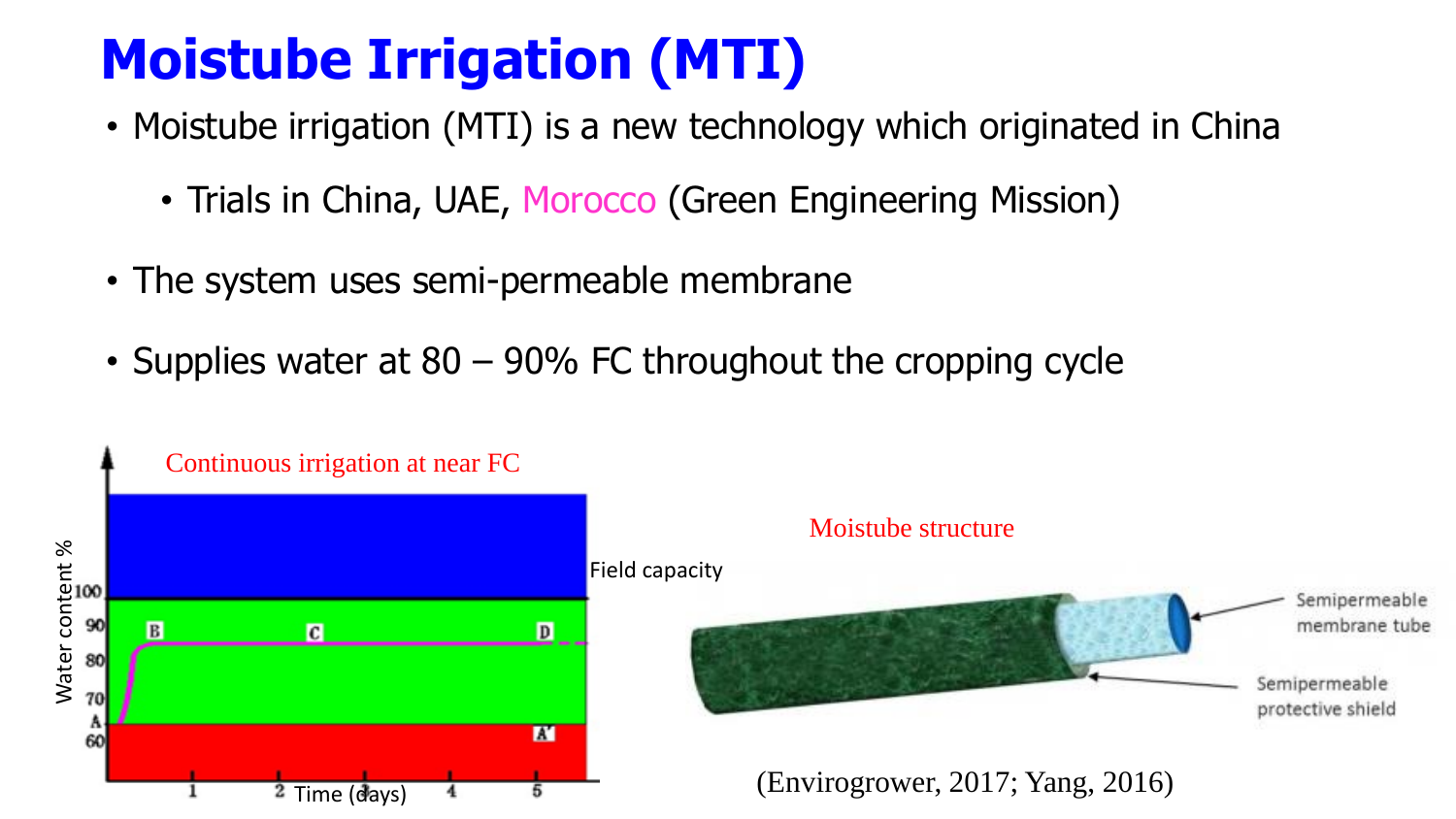### **Water flow mechanism**

- The discharge from Moistube varies with;
- 1) System pressure
- 2) Soil water potential q = 0.0187h 0.1489





2.0

• The effect of soil water potential is weak (< 48 hours)

(Niu, et al., 2013, Yang, 2016, Niu et al., 2017; Kanda, et al., 2018)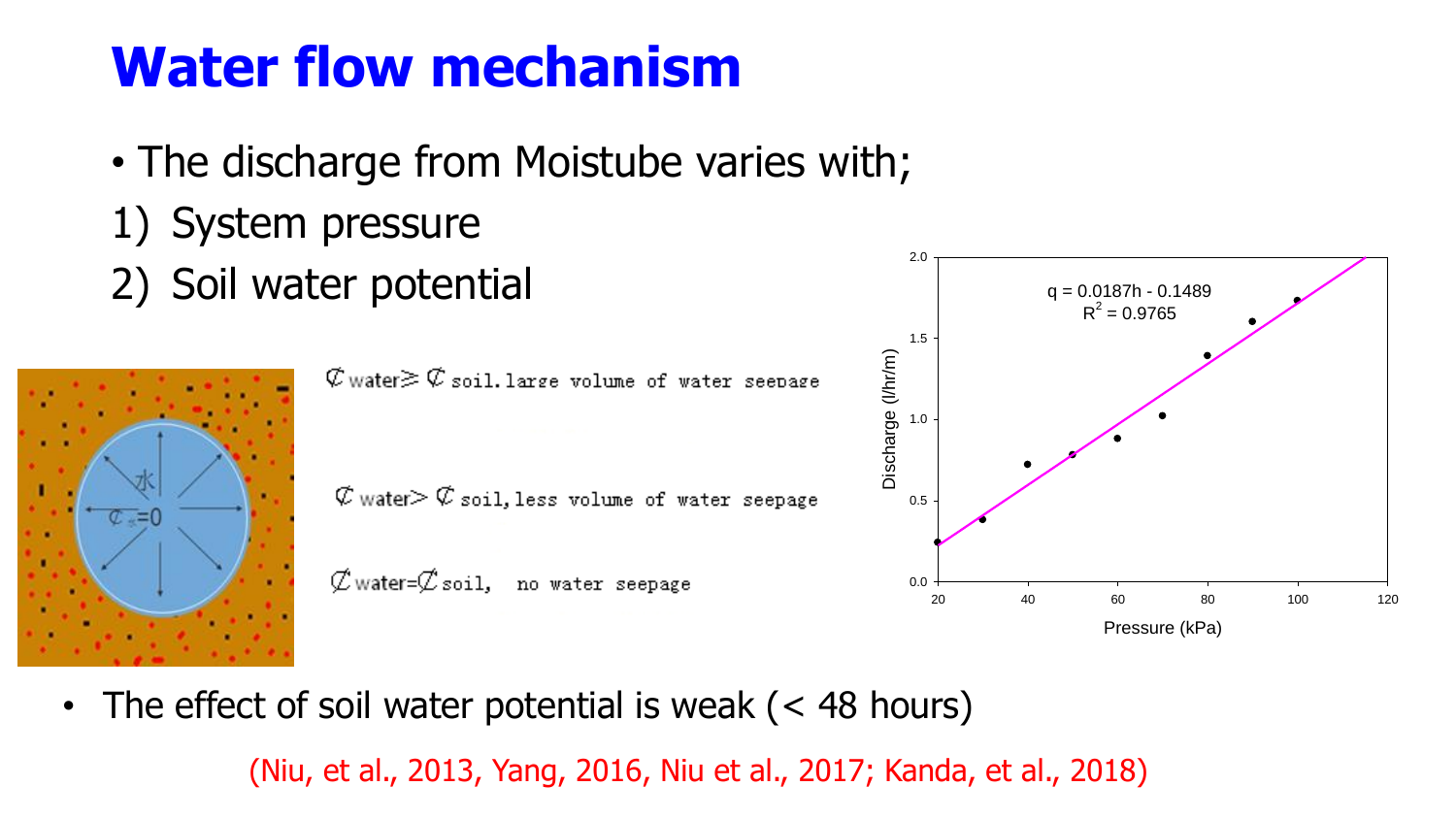#### 1) Tomato



• Relatively same yield, 38% water savings and WUE ( $\uparrow$ 13 – 26%), than drip irrigation

### 2) Cabbage

- No significant improvement in yield compared to drip irrigation
- No improvement in water savings under MTI compared with drip irrigation





Xue, et al., 2013; Lyu, et al., 2016; Zhang, et al., 2017; Sun et al., 2018)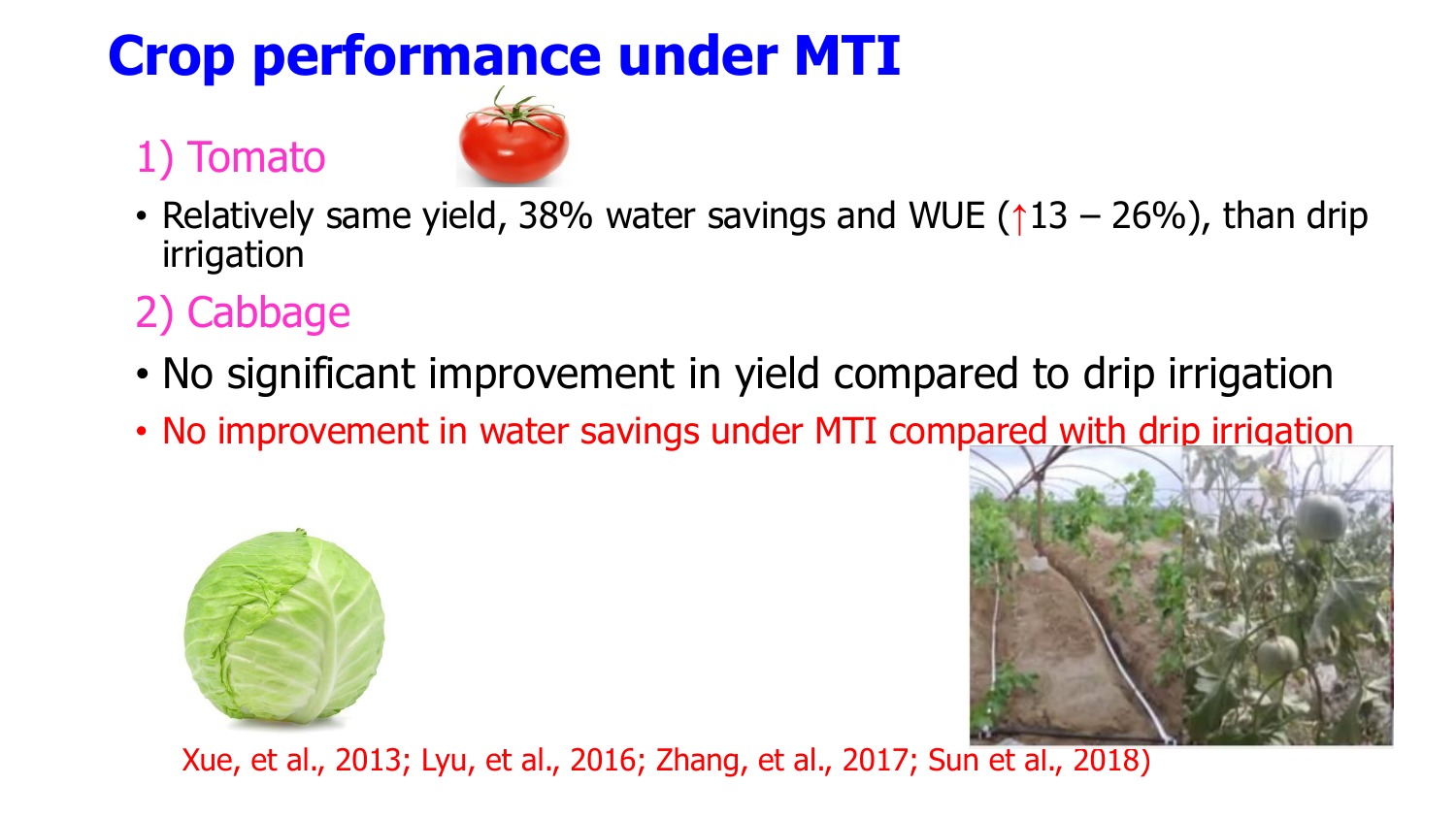#### 3) Black mustard (*Brassica Nigra*)





MTI Plant height = 34 cm Drip Plant height = 23 cm (Yang, 2016)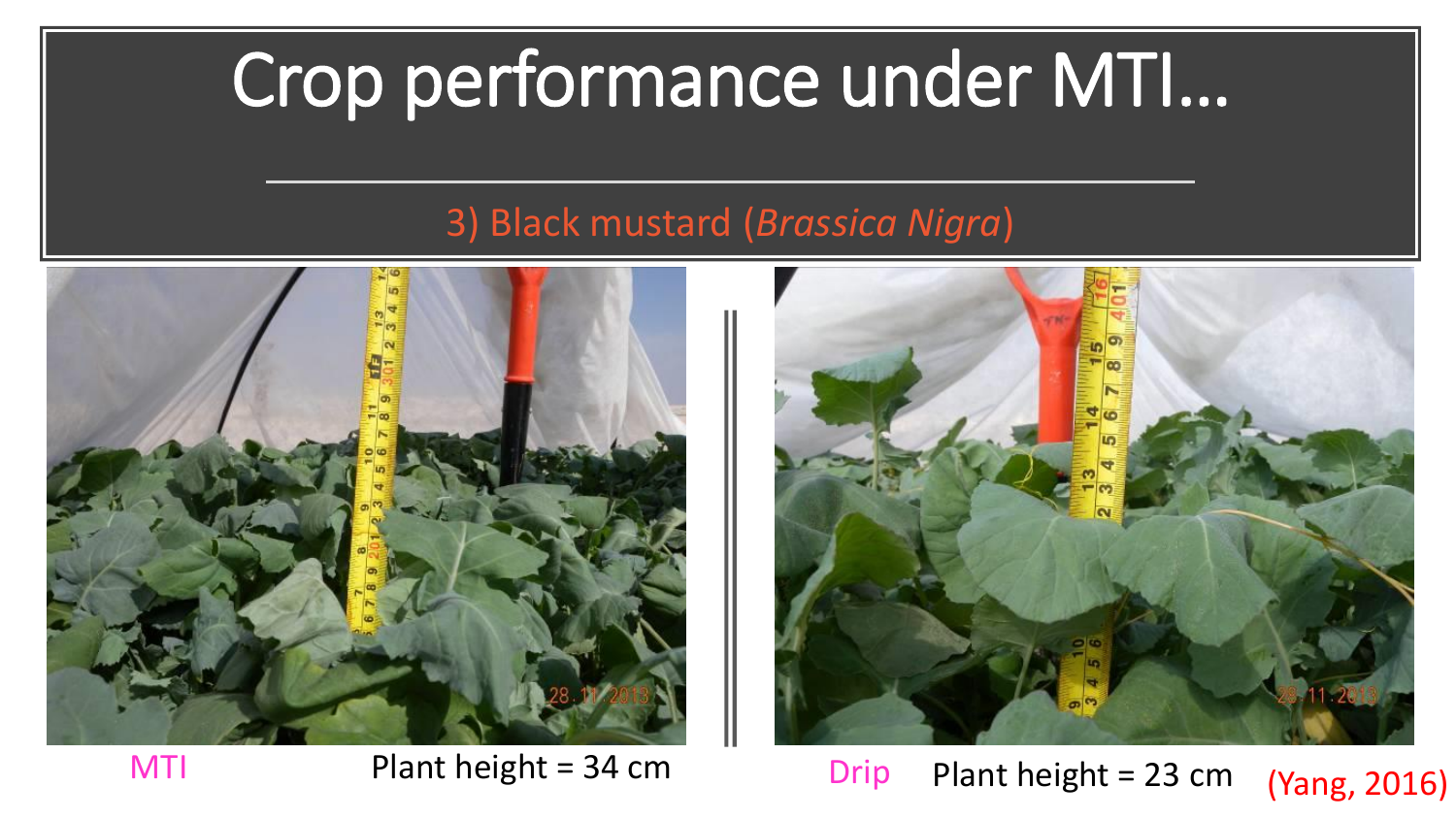### 4) Naval oranges

• Highest leaf respiration index, photosynthetic rate, specific leaf weight and quantum yield



(Yao, et al, 2014; Yang, 2016 )

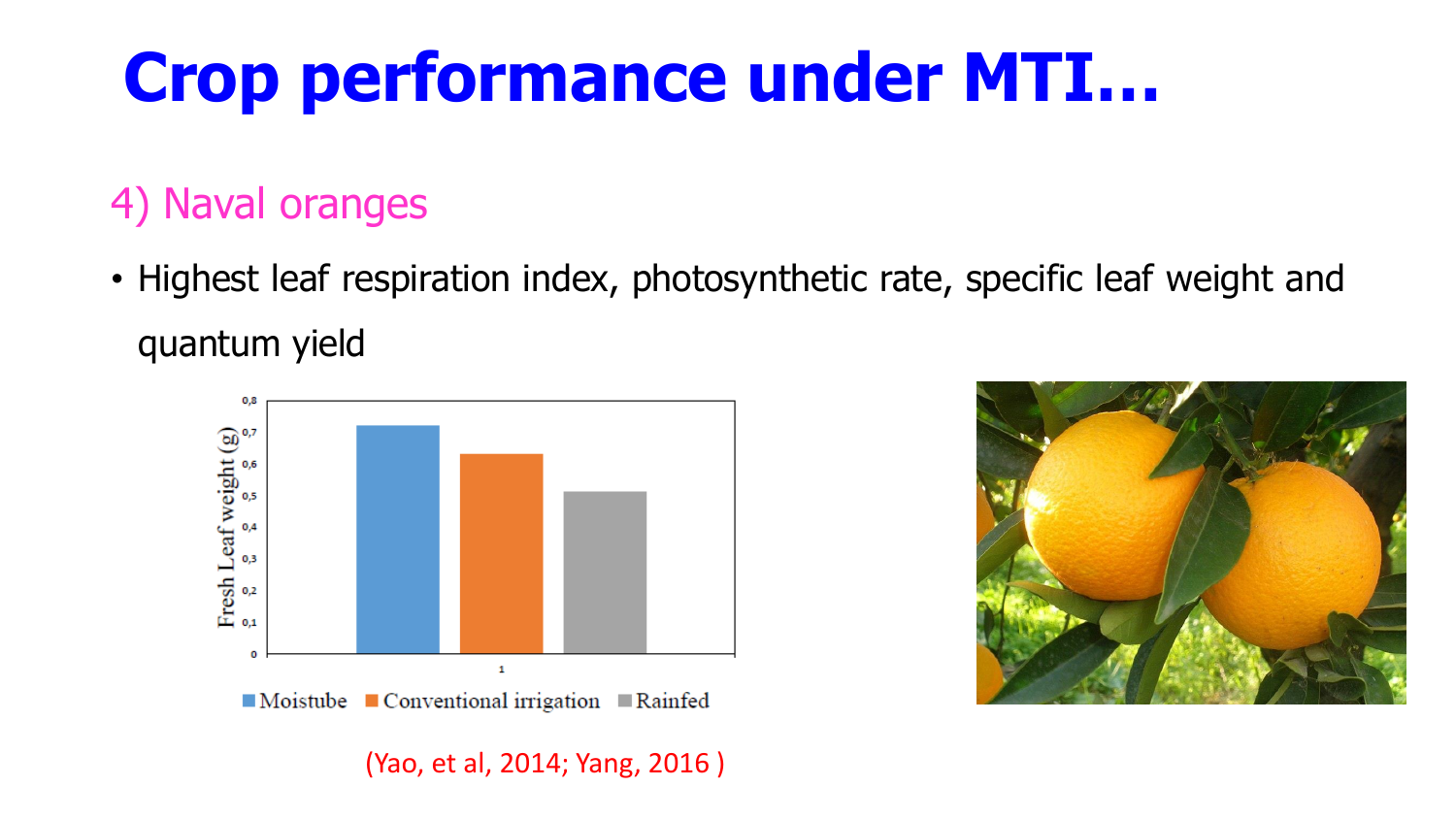5) Winter wheat

- Biomass, yield, crop & irrigation WUE  $\approx$  drip irrigation
- Water savings  $= 25\%$

#### 6) Maize

- Yield significantly less in MTI than subsurface drip (SDI)
- WUE not significantly different between SDI and MTI

(Zhang, et al., 2018)



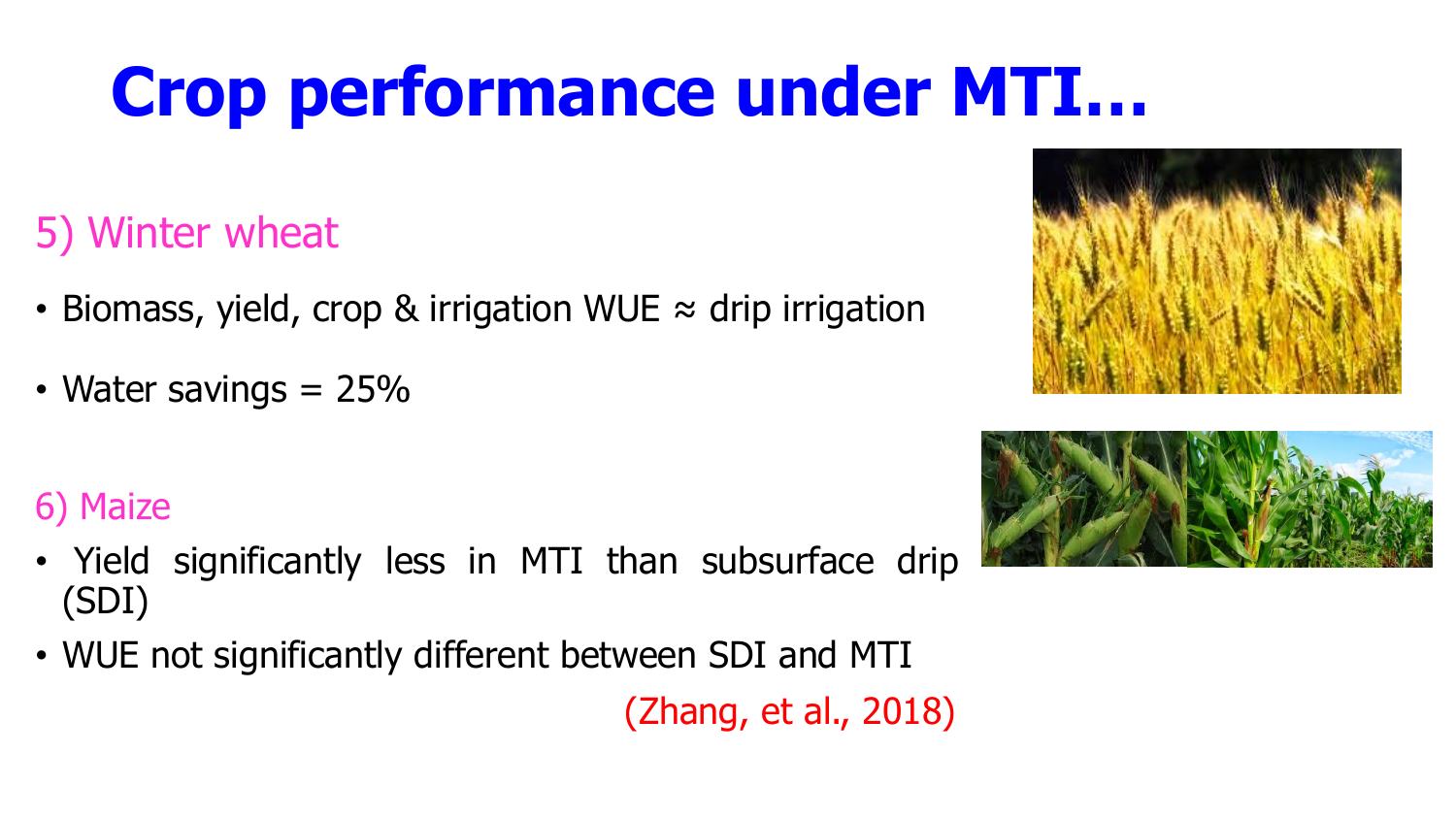## **Crop performance under MTI…** 7) Cowpea

- There was no significant difference ( $p > 0.05$ ) in the leaf area index between MTI and SDI
- Flowering occurred 7 days earlier under MTI than SDI
- Grain yield were not significantly different between SDI  $(3025 \text{ kg ha}^{-1})$  and MTI  $(3189 \text{ kg ha}^{-1})$
- MTI had 11.7% higher grain WUE than SDI
- No significant difference in biomass WUE between MTI and SDI at 100%





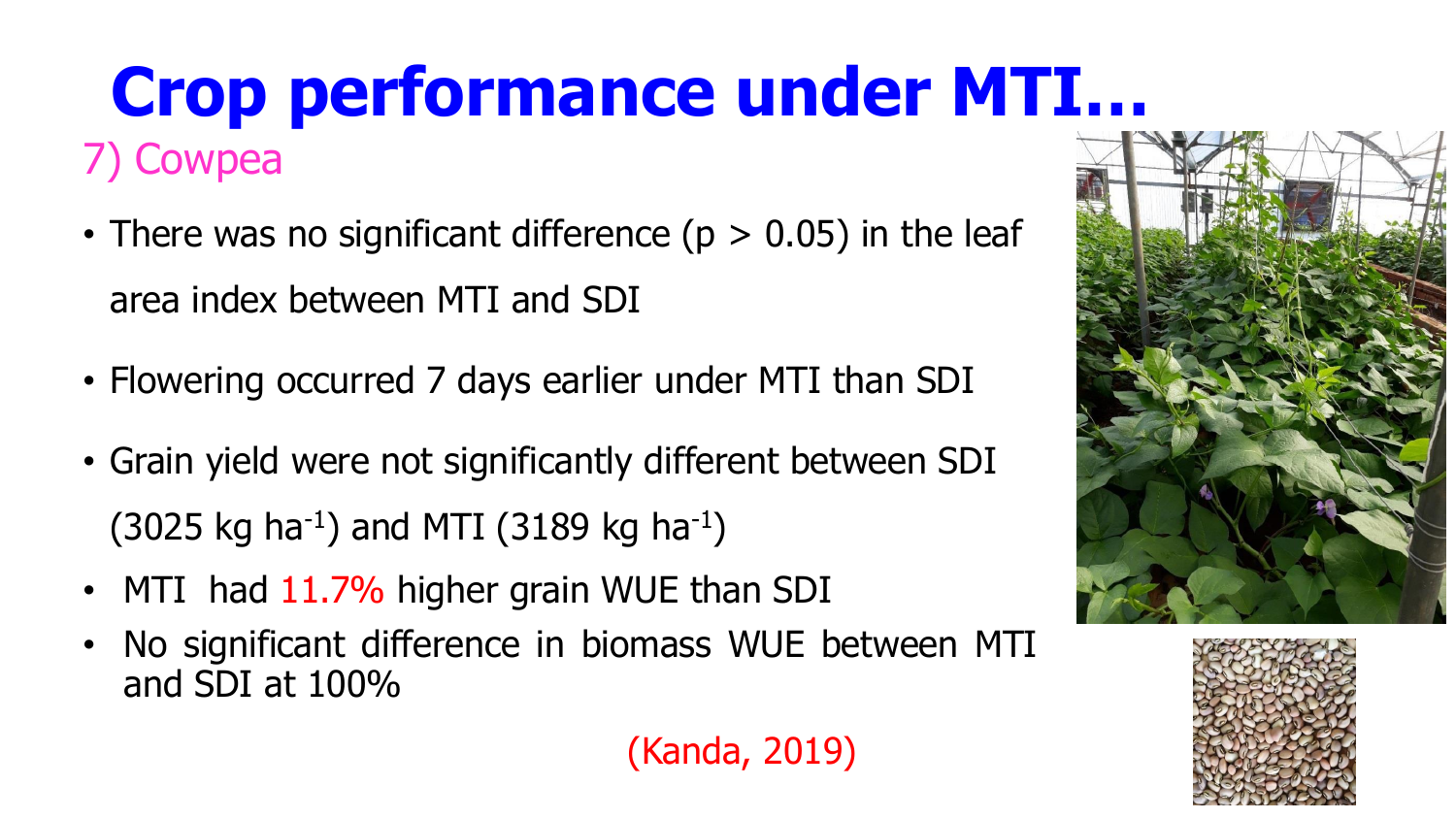#### 8) Sunflower

• WUE was 31% higher under MTI than drip irrigation

9) Eggplant

- Yield of 212.1 kg/ha and 230.1 kg/ha was achieved for MTI and surface irrigation respectively
- Irrigation water productivity of 23 kg/m<sup>3</sup> and 69.1 kg/m<sup>3</sup> under surface irrigation and MTI respectively

(Tian et. al, 2016 and Wang, 2016)



[www.Jpinfo.com](http://www.jpinfo.com/)

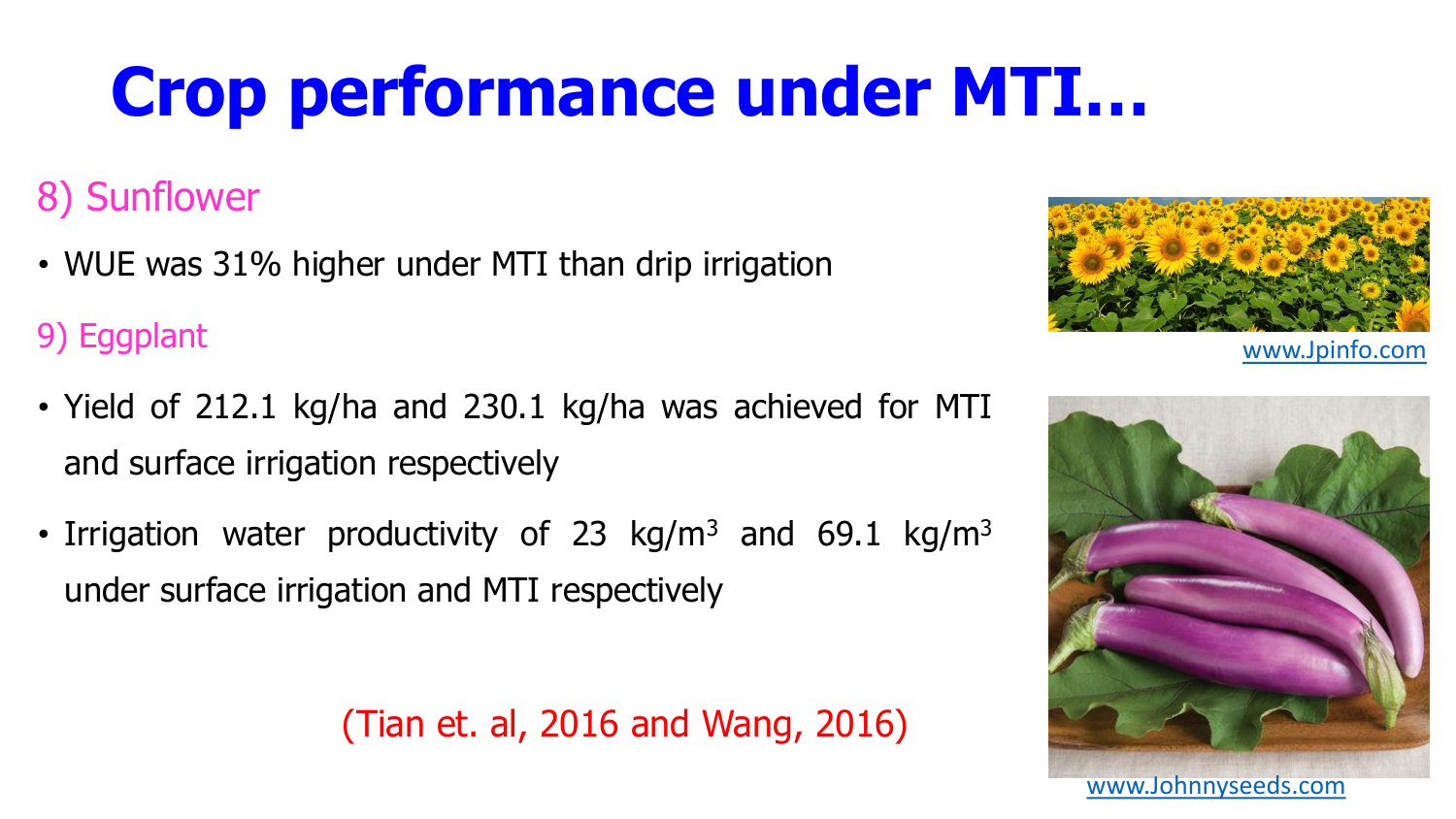## **Conclusions**

- Crop response to water availability under MTI was varied
- Most crops such as tomato, wheat, sunflower responded favourably to water availability under MTI
- WUE was improved under MTI ---due to the deficit irrigation nature of MTI
- Except for tomato, the other experiments were single case study
- Validation studies are required to confirm the water savings (or lack of) in MTI
- Other crops need to be investigated .....
- Currently canola (B*rassica napus* L.) and date palm (Phoenix dactylifera L.) are under investigation in South and North Africa, respectively.